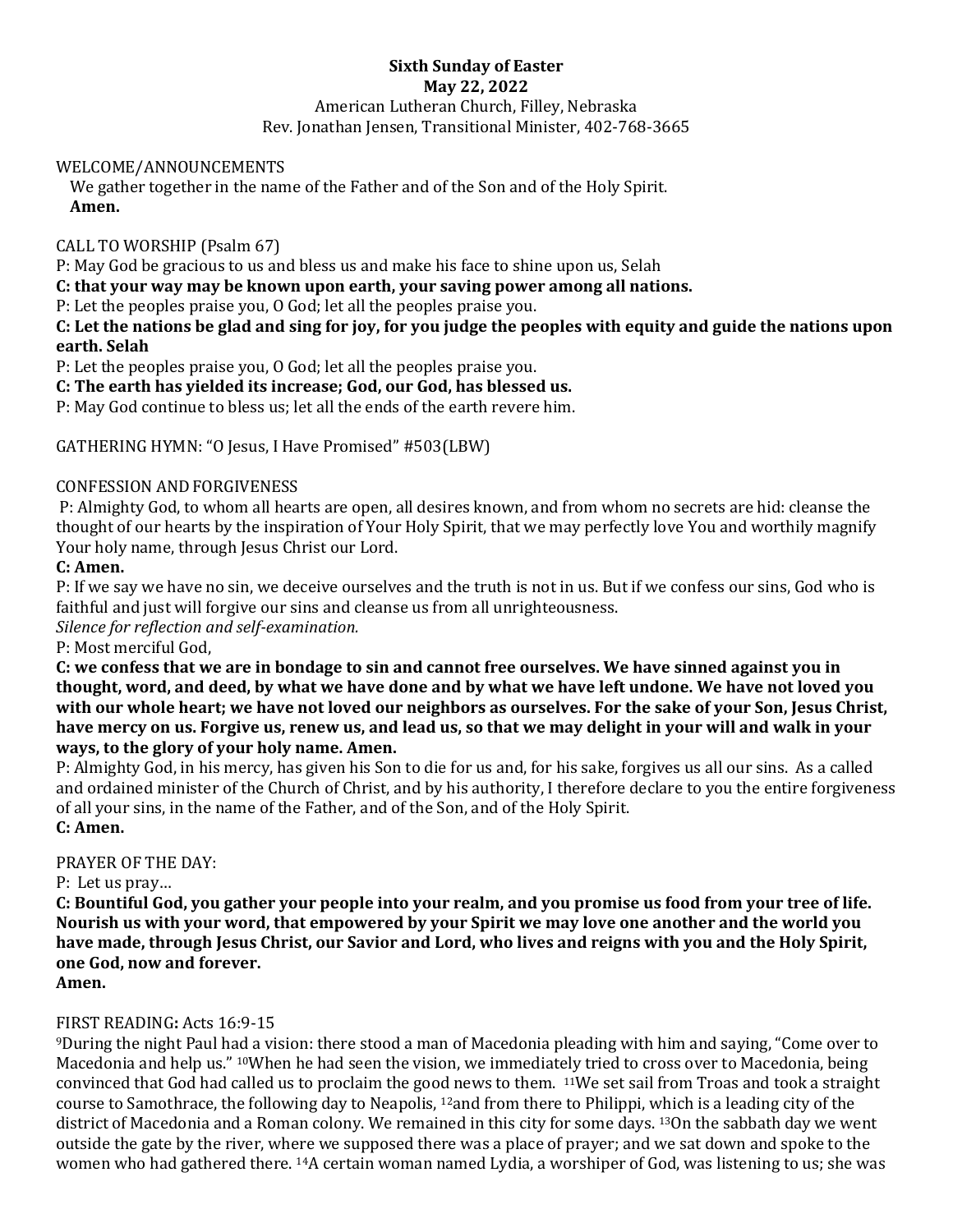from the city of Thyatira and a dealer in purple cloth. The Lord opened her heart to listen eagerly to what was said by Paul. <sup>15</sup>When she and her household were baptized, she urged us, saying, "If you have judged me to be faithful to the Lord, come and stay at my home." And she prevailed upon us.

### SECOND READING: Revelation 21:10, 22-22:5

<sup>0</sup>And in the spirit [one of the angels] carried me away to a great, high mountain and showed me the holy city Jerusalem coming down out of heaven from God. <sup>22</sup>I saw no temple in the city, for its temple is the Lord God the Almighty and the Lamb. <sup>23</sup>And the city has no need of sun or moon to shine on it, for the glory of God is its light, and its lamp is the Lamb. <sup>24</sup>The nations will walk by its light, and the kings of the earth will bring their glory into it. <sup>25</sup>Its gates will never be shut by day—and there will be no night there. <sup>26</sup>People will bring into it the glory and the honor of the nations. <sup>27</sup>But nothing unclean will enter it, nor anyone who practices abomination or falsehood, but only those who are written in the Lamb's book of life. 22:1Then the angel showed me the river of the water of life, bright as crystal, flowing from the throne of God and of the Lamb <sup>2</sup>through the middle of the street of the city. On either side of the river is the tree of life with its twelve kinds of fruit, producing its fruit each month; and the leaves of the tree are for the healing of the nations. <sup>3</sup>Nothing accursed will be found there any more. But the throne of God and of the Lamb will be in it, and his servants will worship him; <sup>4</sup>they will see his face, and his name will be on their foreheads. <sup>5</sup>And there will be no more night; they need no light of lamp or sun, for the Lord God will be their light, and they will reign forever and ever.

#### CHILDREN'S MESSAGE *(Noisy offering is taken at this time.)*

#### GOSPEL: John 14:23-29

<sup>23</sup>Jesus answered [Judas (not Iscariot),] "Those who love me will keep my word, and my Father will love them, and we will come to them and make our home with them. <sup>24</sup>Whoever does not love me does not keep my words; and the word that you hear is not mine, but is from the Father who sent me. <sup>25</sup>"I have said these things to you while I am still with you. <sup>26</sup>But the Advocate, the Holy Spirit, whom the Father will send in my name, will teach you everything, and remind you of all that I have said to you. <sup>27</sup> Peace I leave with you; my peace I give to you. I do not give to you as the world gives. Do not let your hearts be troubled, and do not let them be afraid. <sup>28</sup>You heard me say to you, 'I am going away, and I am coming to you.' If you loved me, you would rejoice that I am going to the Father, because the Father is greater than I. <sup>29</sup>And now I have told you this before it occurs, so that when it does occur, you may believe."

MESSAGE Pastor Jonathan Jensen

HYMN OF THE DAY: "Take My Life, that I May Be" #406(LBW) *Offerings will be received at this time.*

#### OFFERING PRAYER

P: Merciful Father,

**C: we offer with joy and thanksgiving what you have first given us, ourselves, our time, and our possessions, signs of your gracious love. Receive them for the sake of him who offered himself for us, Jesus Christ our Lord. Amen.**

#### APOSTLES' CREED

**I believe in God, the Father almighty, creator of heaven and earth. I believe in Jesus Christ, his only Son, our Lord. He was conceived by the power of the Holy Spirit and born of the virgin Mary. He suffered under Pontius Pilate, was crucified, died, and was buried. He descended into hell. On the third day he rose again. He ascended into heaven and is seated at the right hand of the Father. He will come again to judge the living and the dead. I believe in the Holy Spirit, the holy catholic church, the communion of saints, the forgiveness of sins, the resurrection of the body, and the life everlasting. Amen.**

#### PRAYERS OF THE PEOPLE

P: Set free from captivity to sin and death, we pray to the God of resurrection for the church, people in need, and all of creation.

*A brief silence.*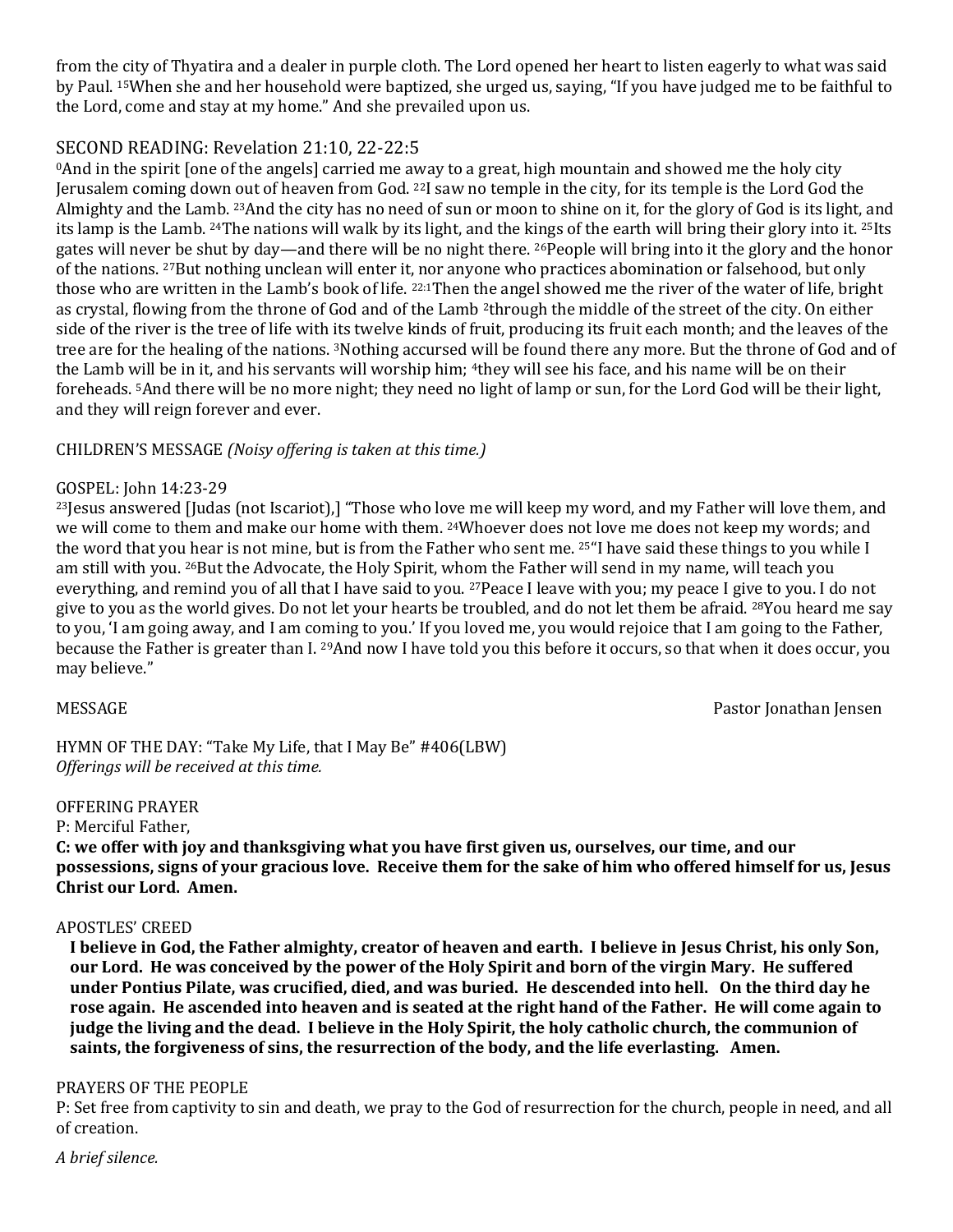P: God of new life, open your church to the unexpected ways your Spirit is at work. Guide bishops, pastors, deacons, and lay leaders in their visioning, partnership, and planning. Surround us with your peace. God, in your mercy,

#### **C: hear our prayer.**

P: Give a vision of increase and abundant harvest for farmers, laborers, and gardeners who are beginning their growing season. Join their efforts with the goodness of creation to feed all living things. God, in your mercy,

#### **C: hear our prayer.**

P: Shine your light of wisdom and peace among nations. When those in power seek to assert dominance over others, confound their ways and make them yield to your humble authority. God, in your mercy,

#### **C: hear our prayer.**

P: Give safe haven to those who seek healing, liberation, or peace. Create places filled with hospitality where hurting people find your loving presence and wholeness. God, in your mercy,

### **C: hear our prayer.**

P: Uphold the work of ministries and organizations in our communities who assist people experiencing homelessness, citizens returning from prison, and all marginalized people. Accomplish your will through their efforts. God, in your mercy,

#### **C: hear our prayer.**

P: Assemble your people at rivers, streams, and fonts, where we remember our baptism and welcome others into the communion of saints. Gather us with those who have died when we meet together at your river of life. God, in your mercy,

#### **C: hear our prayer.**

P: In your mercy, O God, respond to these prayers, and renew us by your life-giving Spirit; through Jesus Christ, our Savior.

#### **C: Amen.**

#### THE LORD'S PRAYER

**Our Father who art in heaven, hallowed be thy name, thy kingdom come, thy will be done, on earth as it is in heaven. Give us this day our daily bread; and forgive us our trespasses, as we forgive those who trespass against us; and lead us not into temptation, but deliver us from evil. For thine is the kingdom, and the power, and the glory, forever and ever. Amen.**

#### BENEDICTION

P: May the Lord bless you and keep you. May his face shine upon you with grace and mercy. May He look upon you with favor and grant you peace. In the name of the Father, Son and Holy Spirit. **C: Amen.**

SENDING HYMN**:** "Joyful, Joyful We Adore Thee" #551(LBW)

# SENDING

P: Go in peace. Serve the Lord. **C: Thanks be to God!**

#### **\*\*\*\*\***

Permission to reprint/podcast/stream portions of this service obtained from One License with license #A-724367, CCLI with license #2497574 and Augsburg Fortress License #13855-L. Excerpts of this service are taken by permission from "Worship Resources, Making it Work in the Parish" by Rev. Jerry Nelson.

\*\*\*\*\*

**WELCOME TO WORSHIP!** It's wonderful to gather as the body of Christ to worship and give thanks to God! Thanks be to God for all of you here! If you are a visitor, please sign the guest book and feel welcome to come again. You are invited to come downstairs for refreshments and fellowship following worship.

# **REMEMBER IN YOUR PRAYERS:** our shut-ins.

**HAPPY BIRTHDAY** to Anthony Uecker (May22), Leon Wolken, Sarah Harder (May 25), Phillip McKernan (May 27), Russell Harms, Alivia Wehrbein (May 28).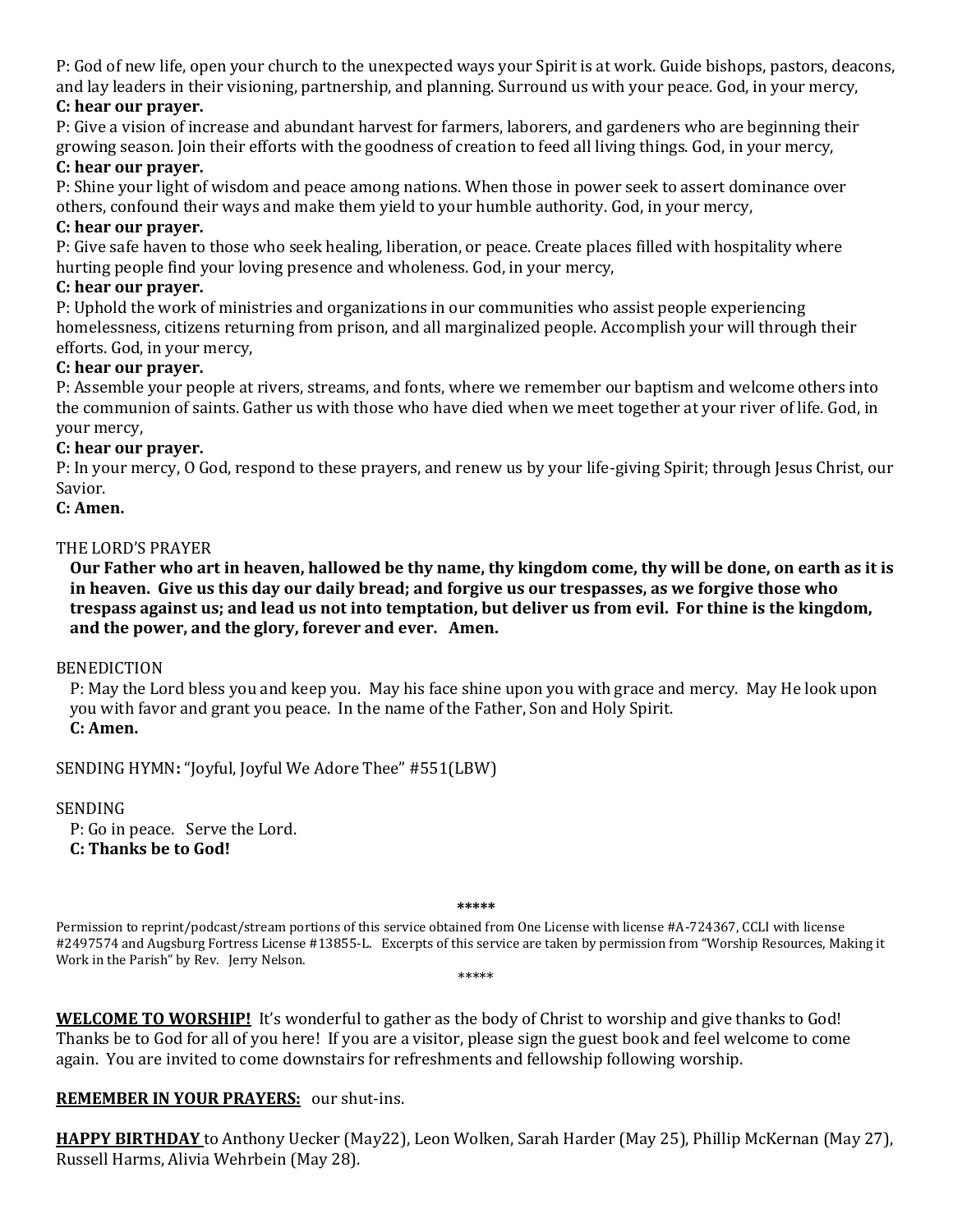**HAPPY ANNIVERSARY** to Wayne & Karla Hill (May 28, 1977).

**SPECIAL BIRTHDAY GREETINGS** to Leon Wolken, who will celebrate his 86<sup>th</sup> birthday on May 25, 2022. God's richest blessings be with you!

**CHURCH MEMBER CONTACT BOOKLET** we are in the process of making a Church Member Contact List Booklet. We would appreciate it if you could fill out the information on the slip in the bulletin or in the June's newsletter and return to the church, give to Jolene Huls, Pat Jobman or email to alcfilley@hotmail.com.

**BELOVED STAFF MEETING** will be **TODAY**, following church service. We need to discuss items needed for upcoming year, educational materials, food, kitchen equipment, etc. If you have any outstanding bills you need reimbursed for, please get them submitted to Dave Norton as soon as possible.

**NORMAN AND SANDRA FLESNER OF VIRGINIA** are celebrating their 50th wedding anniversary. The couple married June 2, 1972. An open house will be held at the Virginia American Legion Hall June 4, 2022 from 4-8 PM. Well wishes may also be sent to 60715 720 RD, Virginia, NE 68458.

**COMMUNITY FOOD PANTRY** is in need of noodles of any kind. They are also requesting cereal. With school getting out soon there will be a need for the summer. Leave in the shopping cart in the Fellowship Hall and we will deliver to the pantry.

**SYNOD ASSEMBLY** is in Kearney June 2-4. Our delegates Pat and Virgil Jobman along with Pastor Jensen will be attending. The big item on the agenda is the election of a new Bishop. Candidates are listed on the Nebraska Synod website. The website i[s www.nebraskasynod.org](http://www.nebraskasynod.org/) and in the search box type bishop candidates 2022 and it should bring up the candidates for election. Let one of your assembly attendees know your feelings on the candidates.

**POP/CAN TABS AND ITEMS NEEDED FOR RONALD MCDONALD'S HOUSE IN OMAHA. LET'S HELP LIGHT THE WAY FOR FAMILIES STAYING AT THE HOUSE:** We continue to collect can tabs for the Ronald McDonald house in Omaha. This project will help families with costs to stay when their child is in a hospital in Omaha. Container for tabs is downstairs in the fellowship hall. Along with the tabs we are collecting other items the house is in need of. Ideas: Granola/breakfast bars, bottled water, canned pasta, baking cookie/brownie/cake mixes, black pepper, nonstick cooking spray/veg oil, tea, heavy duty paper plates, ranch dressing, bed pillows, gift cards, laundry detergent, hamburger helper, mac & cheese, on the go snacks such as fruit cups, crackers, cereal, children's books, hand soap, trash bags (13-35 gal.). **There will be a more complete list on a flyer in the back of church.** Please bring your items to church by May 29. This Thrivent Action Project is sponsored by Virgil Jobman.

# **COMING UP:**

June 2-4 – Synod Assembly in Kearney

**SUNMART RECEIPTS:** Thanks to everyone who has been saving their SunMart receipts! SunMart/Spartan Nash Co. supports a fundraising program called "Support Our Schools and Churches." All you have to do is save your SunMart cash register receipt tapes and put them in the box in the Fellowship Hall (or give to a council person). When we have collected \$150,000 in receipt tapes Spartan Nash Company awards us a check for \$1000. We have reached our goal of \$150,000 three times so far and are starting over again with a balance of about \$32,000.00. You can also ask your check-out person if they have any extra receipts. They save the ones that people don't want and give them out – first come, first serve. Thank you to everyone who is helping with this ministry!

**MONTHLY NEWSLETTER** If anyone would like something published in the monthly newsletter email Dave Norton at norton dan@yahoo.com by the third Sunday of the month.

**AMERICAN LUTHERAN CHURCH WEBSITE:** You can find our church website at [www.filleylutheranchurch.com](http://www.filleylutheranchurch.com/) or by scanning this QR code:



**BULLETIN ITEMS** are due by Tuesday evenings. Please call Brenda Hippen or email her at [filleylutheranchurch@gmail.com](mailto:filleylutheranchurch@gmail.com)